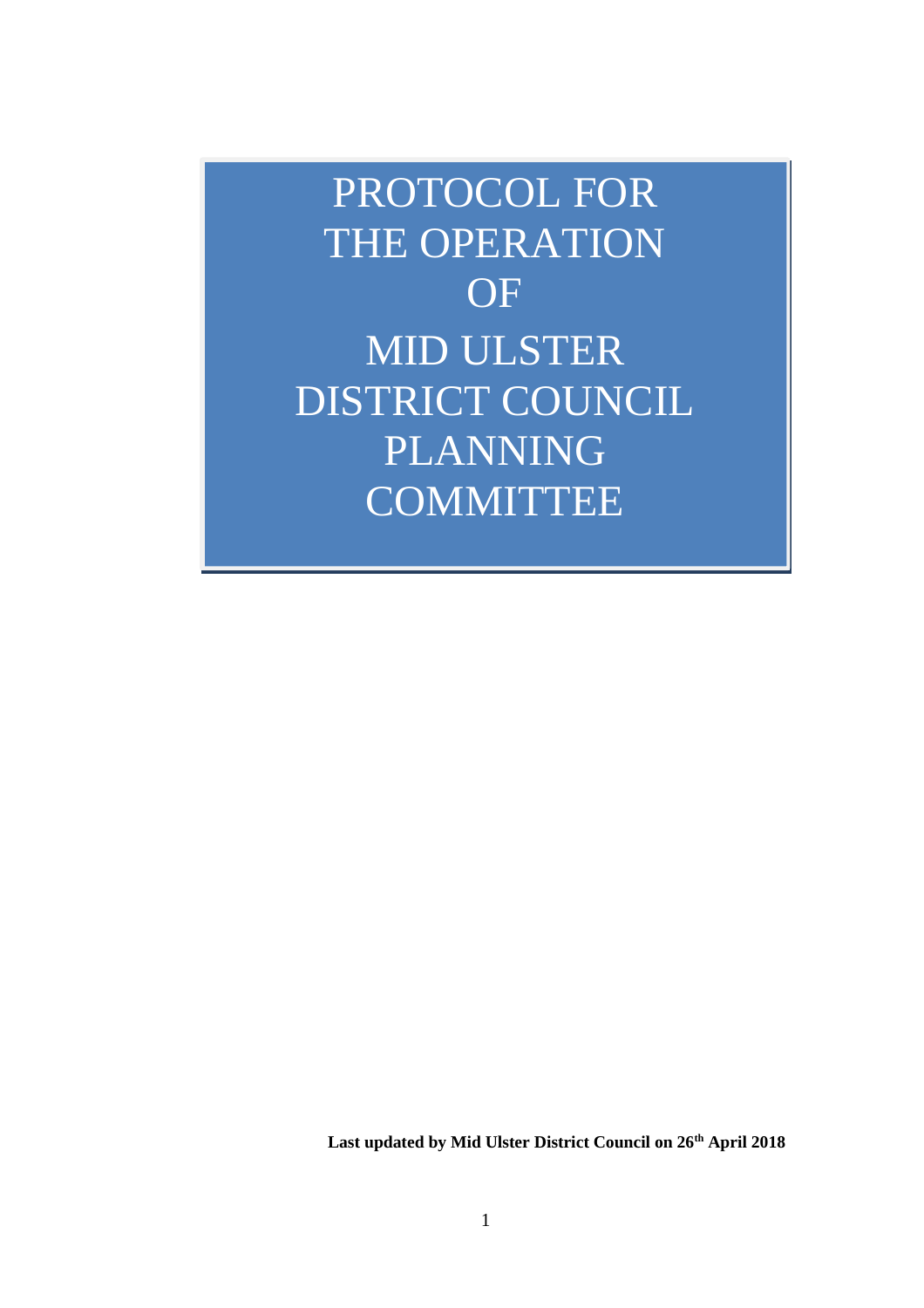# **INDEX**

|                                                | Page |
|------------------------------------------------|------|
| <b>Purpose of the protocol</b>                 | 3    |
| Remit of the planning committee                | 3    |
| <b>Size of committee</b>                       | 4    |
| <b>Frequency of meetings</b>                   | 4    |
| <b>Enforcement</b>                             | 5    |
| <b>Schemes of delegation</b>                   | 5    |
| Referral of delegated application to committee | 6    |
| <b>Format of committee meetings</b>            | 6    |
| <b>Public speaking</b>                         | 8    |
| Decisions contrary to officer recommendation   | 9    |
| Decisions contrary to local development plan   | 10   |
| <b>Deferrals</b>                               | 11   |
| <b>Site visits</b>                             | 11   |
| <b>Pre-determination hearings</b>              | 12   |
| <b>Training</b>                                | 13   |
| <b>Legal adviser</b>                           | 13   |

**The Application Process Flow Diagram Manufacturer 2018 12 Appendix 1**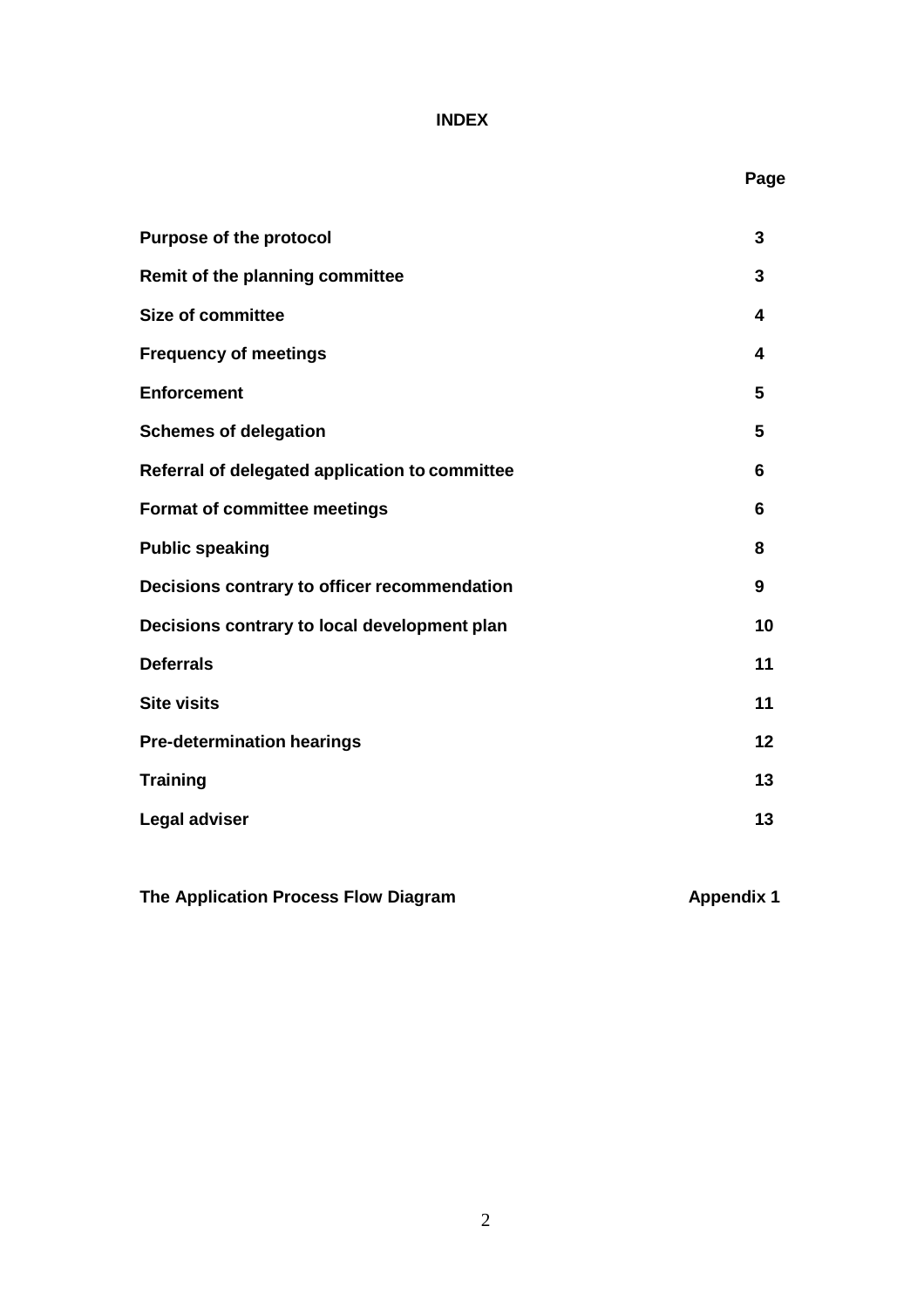## **PURPOSE OF THE PROTOCOL**

- 1. A protocol for the operation of Planning Committees was drafted by the Department of Environment in January 2015. Mid Ulster District Council (MUDC) has reviewed this document and has amended it to suit the needs of MUDC in the following way.
- 2. The purpose of the protocol for MUDC Planning Committee is to ensure that planning decisions are consistently taken, and are seen to be taken, in a fair and equitable manner. The protocol offers guidance for Councillors', applicants, agents and the general public
- 3. The protocol is not intended to change or alter the Standing Orders which apply to all Committee's or the Councillors' Code of Conduct.

## **REMIT OF THE PLANNING COMMITTEE**

#### *Development management*

4. One of the main functions of the planning committee is to consider applications made to the Council which are either major in scale, complex or controversial as set out in the adopted Scheme of Delegation, and decide whether or not they should be approved. In order to ensure that decisions are taken at the appropriate level, the decisions of the planning committee are taken under full delegated authority and the decisions of the committee will therefore not normally go to the full council for ratification.

## *Development Plan*

- 5. The local development plans for the Mid Ulster district currently comprise the Cookstown Area Plan, the Dungannon and South Tyrone Area Plan and the Magherafelt Area Plan. These will remain the statutory development plans until replaced by the Mid Ulster Local Development Plan (LPD). The Department of Environment planning policies will also be retained as set out in the Planning Policy Statements and Strategic Planning Policy Statement, until such times as new policies are brought forward and adopted in the LDP.
- 6. Section 8 of the Planning Act (NI) 2011 requires MUDC to prepare a LDP which will comprise a plan strategy and a local policies plan. The strategy will set out the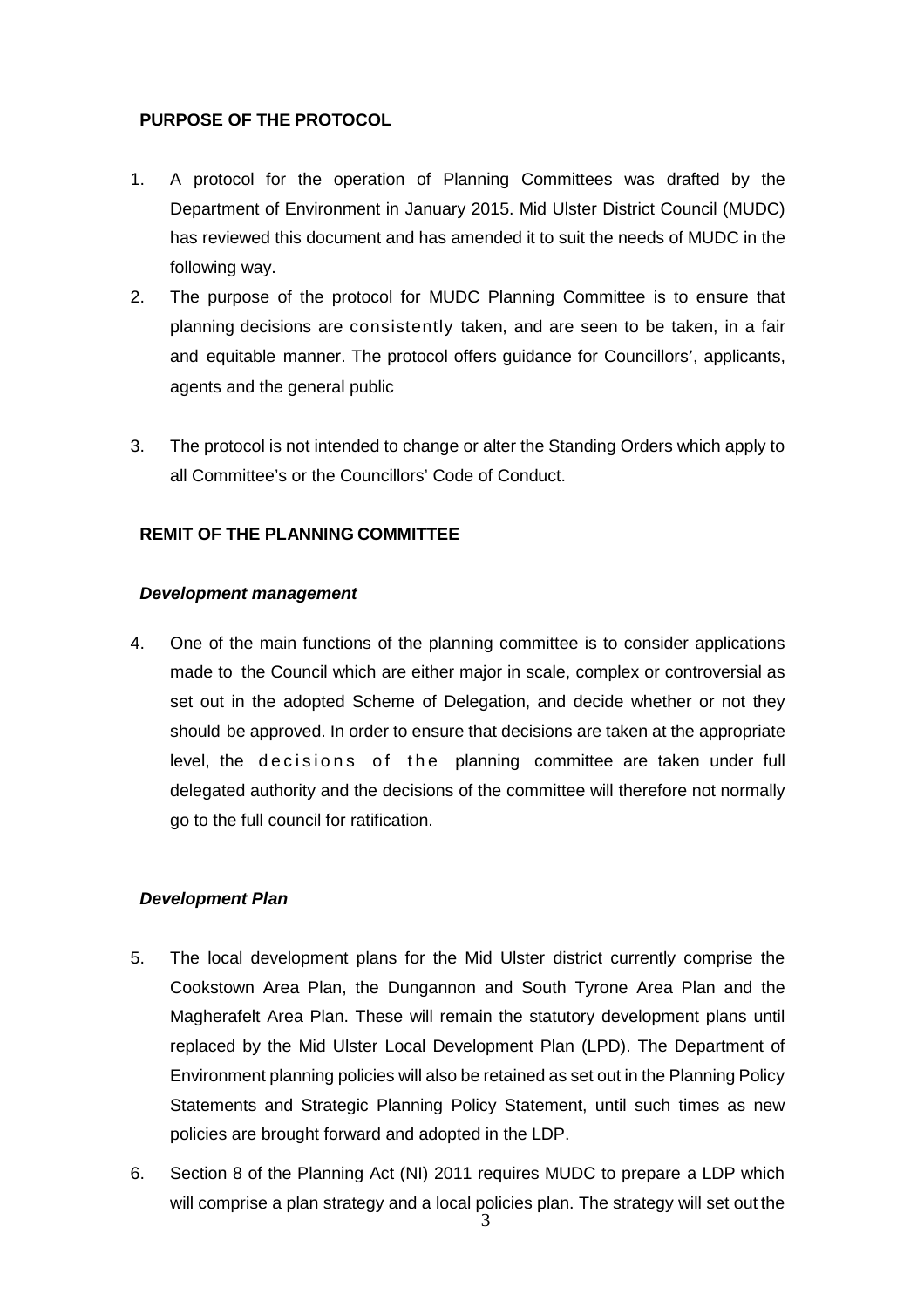objectives of MUDC in relation to the development land in the district, and the strategic policies for the implementation of those objectives. After the plan strategy has been adopted, a local policies plan will be prepared. This will set out the policy agreed by MUDC in relation to what type and scale of development is appropriate and where it should be located.

- 7. The local development will form the basis for public and private investment decisions, providing a degree of certainty as to how land will be developed. In law, planning applications should be determined in accordance with the development plan unless other material considerations indicate otherwise. Therefore, where land is zoned for a particular use, the MUDC Planning Committee should ensure it is reserved for that use: for example, an application for housing in an area zoned for housing should be approved unless the design and layout fails in terms of the environmental, open space and access standards, or its design and layout has a detrimental impact on the character of the area or neighbouring amenity.
- 8. The MUDC Planning Committee will approve the local development plan before it is passed by resolution of the full council. The Planning Committee will also ensure that the local development plan is monitored annually, particularly in terms of the availability of housing and economic development land, and that it is reviewed every five years, giving consideration to whether there is a need to change the plan strategy or the zonings, designations and policies as contained in the local policies plan.

## **SIZE OF COMMITTEE**

**9.** The MUDC Planning Committee consists of 16 elected members.

The Planning Manager and/or the Head of Development Management or Head of Development Plan and Enforcement will attend planning committee meetings as appropriate.

## **FREQUENCY OF MEETINGS**

10. The Planning Committee will meet at least once every calendar month. Additional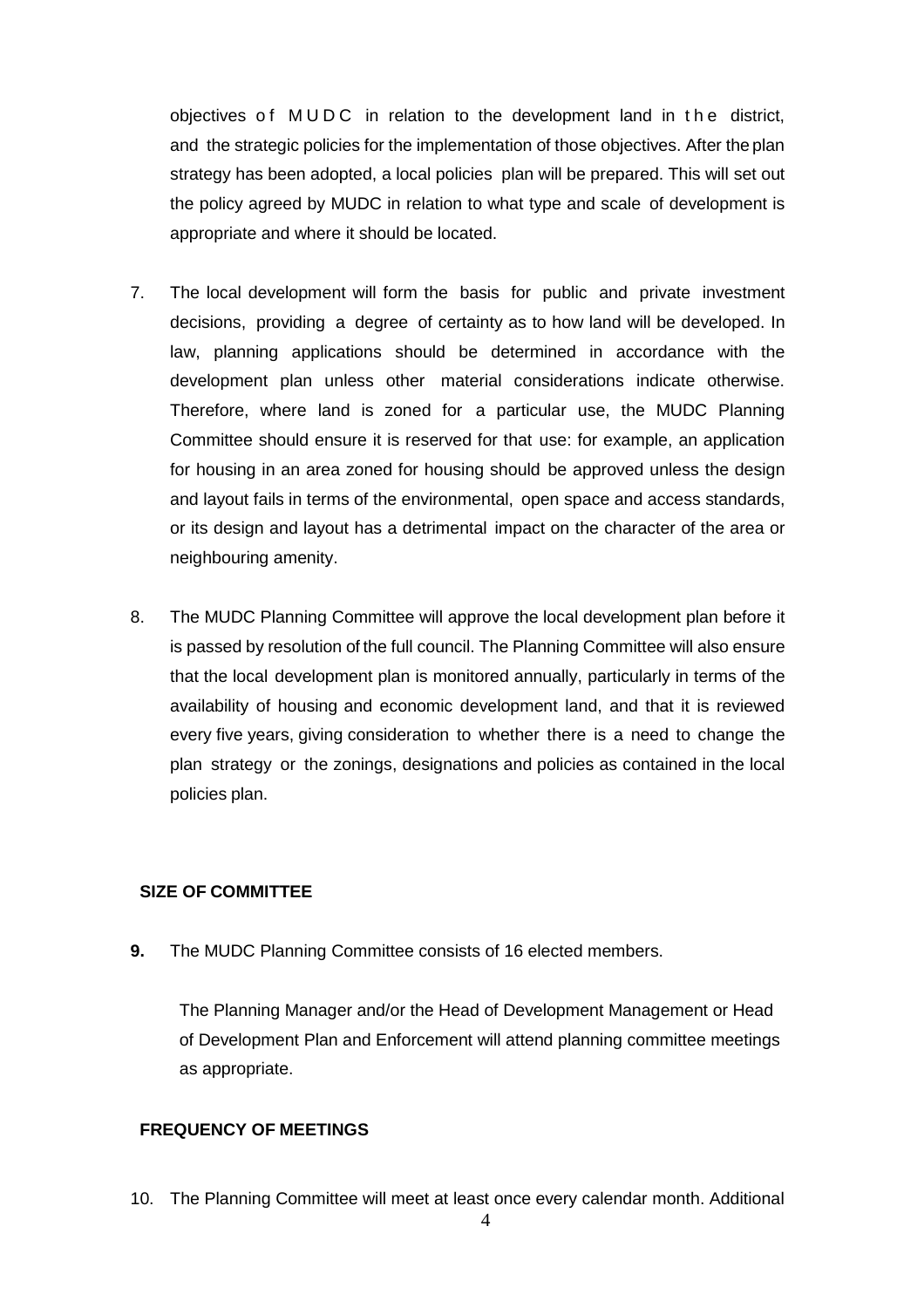meetings will be at the discretion of the Chair of the Committee with the consent of the Committee members. Dates for Planning Committee meetings are published on the Council's website.

## **SCHEMES OF DELEGATION**

*11.* There are two Schemes of Delegation. One relating to planning applications which is prepared under Section 31 of the Planning Act (Northern Ireland) 2011. The other scheme deals with planning consents, certificates, tree preservation orders, enforcement of planning control and other determinations and is prepared under Section 7 (4) (b) of the Local Government Act 2014. The purpose of the Schemes of Delegation is to set out those decisions which shall be made by the Planning Committee and those which are the responsibility of the Planning Manager. The Planning Manager is responsible for determining the vast majority of applications, however these tend to be applications that are smaller in scale, local in character and uncontroversial. Whereas the Planning Committee resolves those applications which are either major in scale, subject to dispute or could give rise to a conflict of interest. The MUDC Schemes of Delegation for the Planning function are available to view at www.midulstercouncil.org . The Scheme of Delegation will be reviewed on a regular basis, normally annually.

## **ENFORCEMENT**

- 12. The planning Committee will determine when an enforcement notice should be served and other enforcement decisions as laid down in the Scheme of Delegation. In addition to those cases presented to the Planning Committee for decision, a monthly report from officers on the enforcement performance (number of cases opened, cases closed, notices issued and convictions obtained) will be provided to members.
- 13. Enforcement matters will be discussed in the closed section of the Planning Committee meeting (i.e. In Committee) to ensure MUDC complies with the provisions of the Data Protection Act and to ensure that future legal proceedings are not prejudiced.
- 14. An enforcement strategy, detailing how enforcement action will be dealt with, was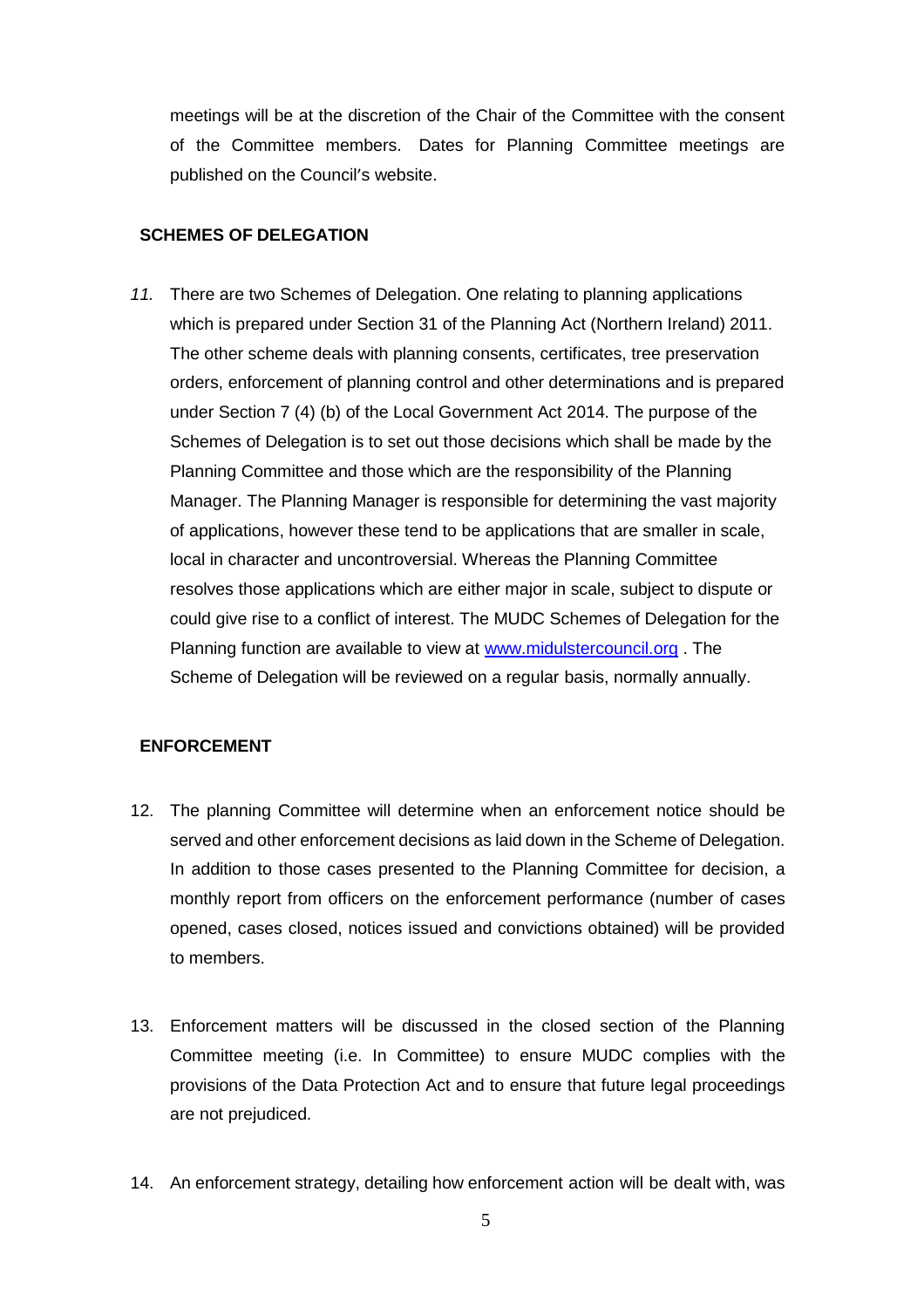agreed by the Planning Committee on 19<sup>th</sup> January 2016. This is available on the Council website.

## **REFERRAL OF DELEGATED APPLICATIONS TO THE PLANNING COMMITTEE**

15. The Scheme of Delegation agreed by MUDC includes the provision for members (including those not on the Planning Committee) to request, where they consider it appropriate, that an application which would normally fall within the Scheme of Delegation, to be referred to the Planning Committee for determination. In addition, the Planning Manager can also refer any matter which he considers suitable for determination by the Planning Committee. Members of the public cannot directly request that an application be referred to the Planning Committee. Any referral request **must** be made in writing.

## **FORMAT OF PLANNING COMMITTEE MEETINGS**

- 16. MUDC will operate its Planning Committee in line with its approved standing orders. In doing so, the following procedural arrangements will apply:
	- the planning office will prepare a weekly list, which will be circulated to all members, of all valid applications that have been received;
	- all planning committee members will be sent the agenda at least 5 days in advance of the meeting with a report on each application to be decided;
	- if necessary, officers will prepare an addendum on the day of the meeting to report any updates since the agenda was issued; and
	- the Chair of the Planning Committee will hold a briefing session with planning officers on each application to be considered in advance of the planning committee meeting.
	- all committee items will be bookmarked and reports presented with visual aids to show the site and the proposal.
- 17. The meeting will be presided over by the Chair of the Planning Committee.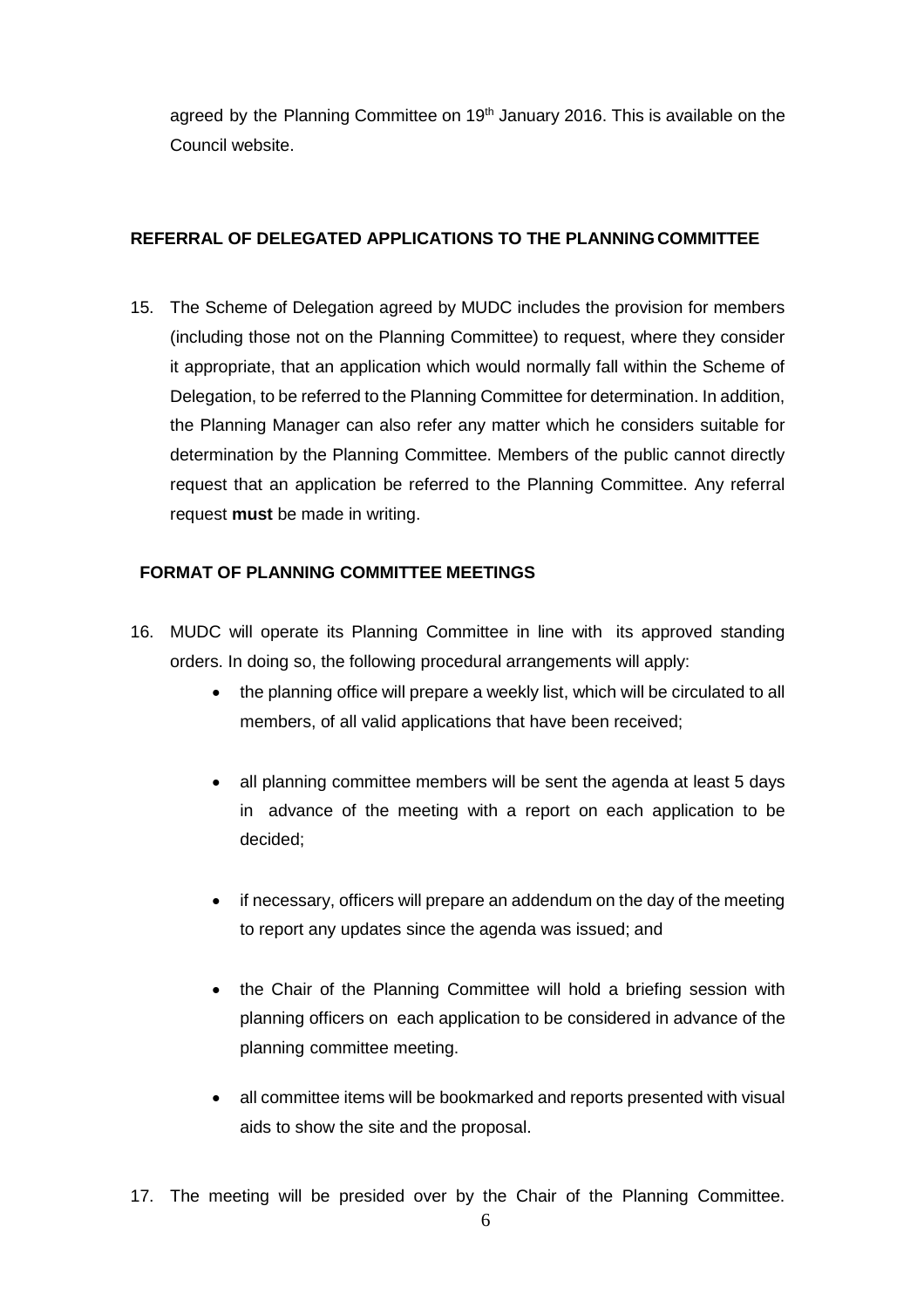Following the approval of the minutes of the previous meeting and apologies, Councillors' will be given the opportunity to declare any interests they have on the agenda items, which should be recorded in the minutes of the meeting. Where a member has declared an interest in an application they cannot vote on that item and must either leave the meeting or sit in the public gallery for that item. However, they may make representations as per the normal speaking rights applicable to all councilors.

#### **Consideration of Planning Applications**

- 18. The planning officer's report, which makes a recommendation on whether the application should be approved, approved with conditions or refused will be considered. Plans and photographs may be shown as appropriate.
- 19. In considering the report, members also have the opportunity to listen to speakers, ask questions of the officer and speakers, discuss and debate the case before taking a vote on whether or not to agree with the officer's recommendation. Members however should not engage in open conversation with speakers. They should normally only speak once on any application in order to ensure committee business is dealt with in a speedy manner. The Chair retains the discretion to curtail members where points are being made repeatedly. The Chair has a casting vote. Where the majority of members vote against an opinion to approve and in the absence of any other proposals, such as the deferral of the application, the application will be deemed to have been refused. The Planning Manager, based on the Committee's decision, will furnish the detailed reasons for refusal.
- 20. Members can add conditions to a permission but they cannot amend the application itself (for example, by allowing a one-bedroom flat if the application is for a two-bedroom flat). Any additional conditions should be proposed and seconded before being voted on by members. As conditions can be tested at appeal and they should, therefore, be (i) necessary, (ii) relevant to planning and the development under consideration, (iii) enforceable, (iv) precise, and (v) reasonable in all other respects. Therefore, where alterations to conditions are proposed, the Committee will seek the advice of the Planning Manager. Where new conditions are proposed by the Committee, the precise wording of the conditions can be left to the discretion of the Planning Manager.
- 21. Members cannot take part in a debate or vote on an item unless they have been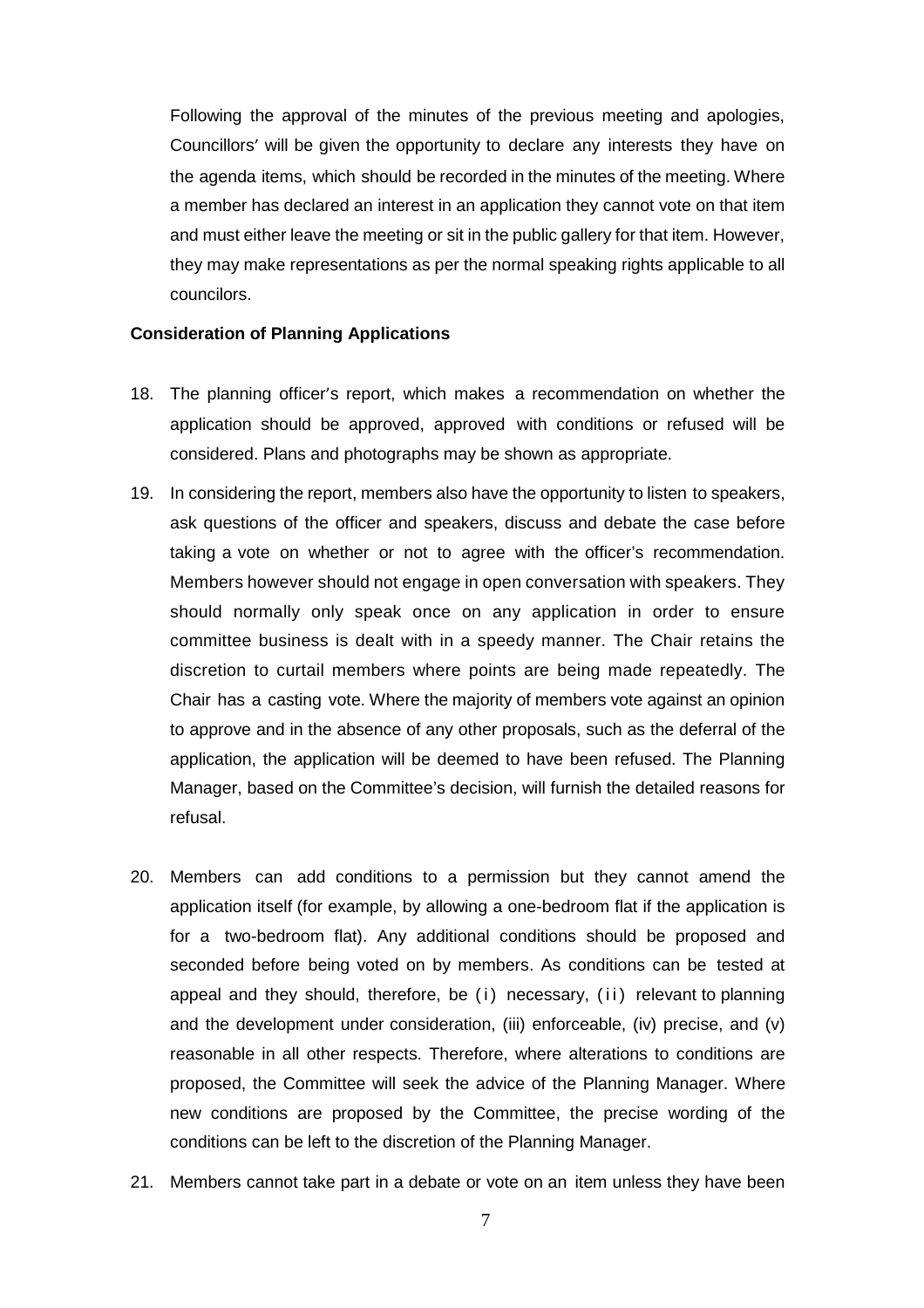present for the entire item, including the officer's introduction and update.

22. Separate arrangement will be used to discuss special domestic or personal circumstances. Normally this will be held In Committee with members of the public and press excluded. An opportunity will be given for the applicant and objectors to present their case, but each separately. Once this has been done each party will be asked to leave in order for the Committee to discuss and determine the application.

#### **PUBLIC SPEAKING AT PLANNING COMMITTEE MEETINGS**

- 23. The following procedures will apply to MUDC Planning Committee meetings:
	- planning committee meetings will be open to the public;
	- Requests to speak must be received by the council (in writing or by email) no later than 12.00pm two working days prior to the meeting. The request should state whether they wish to speak in support or in opposition to a planning application. Any written information that the speaker wishes to circulate to members of the committee **must** also be provided at this time. Any written information received after this time **will not** be circulated;
	- Where a speaker wishes to request that an application be deferred for consideration of additional information, then, at the time of the request they should set out their reasons for making such a request. The Planning Manager should review these requests prior to the meeting and, where the case warrants a deferral, the Planning Manager should ask the Committee to defer the item, noting any action to be taken.
	- Where a speaker has availed of the opportunity to speak to the Committee, they will not normally be given the opportunity to speak for a second time if the application is deferred and returned to Committee for final decision.
	- The order of speakers is a matter for the Chair, however, this will normally require objectors speaking before the applicant or their agent in order to allow the applicant the opportunity to respond to any issues raised. Thus, if members wish to speak, they should do so before the applicant/agent;
	- All parties speaking at Planning Committee may be asked questions by members or the Planning Manager;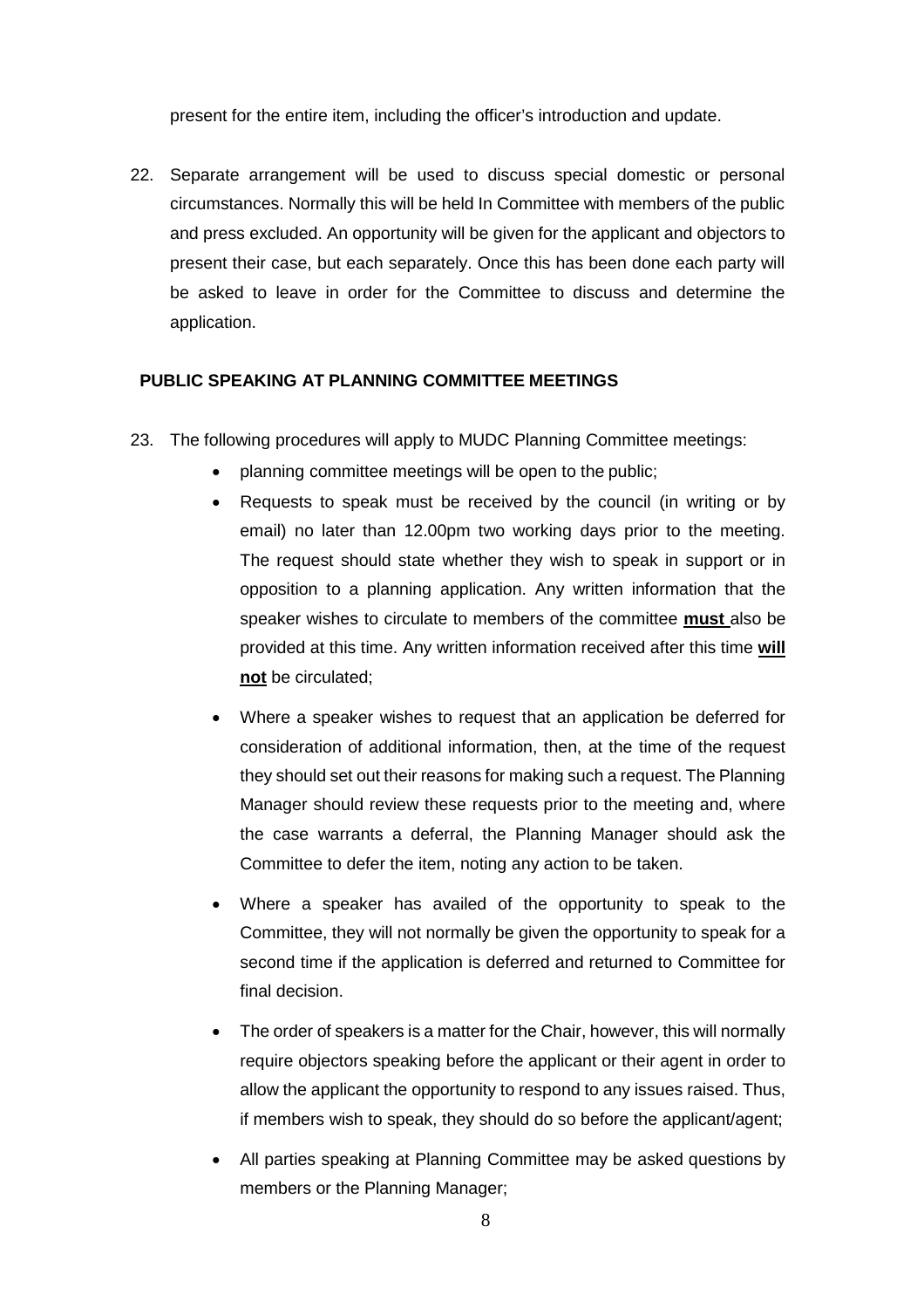- The Planning Committee will be provided with copies of the information supplied by those who will be speaking at the Committee;
- other elected members may attend and speak about an application but only planning committee members can vote;
- $\bullet$  elected members and members of the public (including agents / representatives etc.) may speak for up to 3 minutes;
- Where more than one person wishes to speak on behalf of or against a development, they will be encouraged to elect a spokesperson and, in any event, required to share the 3 minutes speaking time.
- documentation not received in advance of the meeting will not be permitted to be circulated to members by speakers;
- Planning officers can address any issues raised and the planning committee can question officers;
- Any exception to normal speaking rights and procedures will be a matter for the Chair.

## **DECISIONS CONTRARY TO OFFICER RECOMMENDATION**

24. The Planning Committee will reach its own decision on applications put before it. Officers offer advice and make a recommendation. Planning officers' views, opinions and recommendations may, on occasion, be at odds with the views, opinions or decisions of the Planning Committee or its members. This is acceptable where planning issues are finely balanced as there should always be scope for members to express a different view from officers. The Planning Committee can accept or place a different interpretation on, or give different weight to, the various arguments and material planning considerations.

## **Overturning recommendation to approve**

25. If a member does not agree with the officer recommendation to approve an application, they can propose reasons for refusal, which must be seconded by another member and then voted on. Any decision by the Planning Committee **must be based on proper planning reasons.** The Planning Manager (or their deputy) will be given the opportunity to explain the implications of the Planning Committee's decision. The reasons for any decisions which are made contrary to the planning officer's recommendation will be formally recorded in the minutes and a copy placed on the planning application file / electronic record.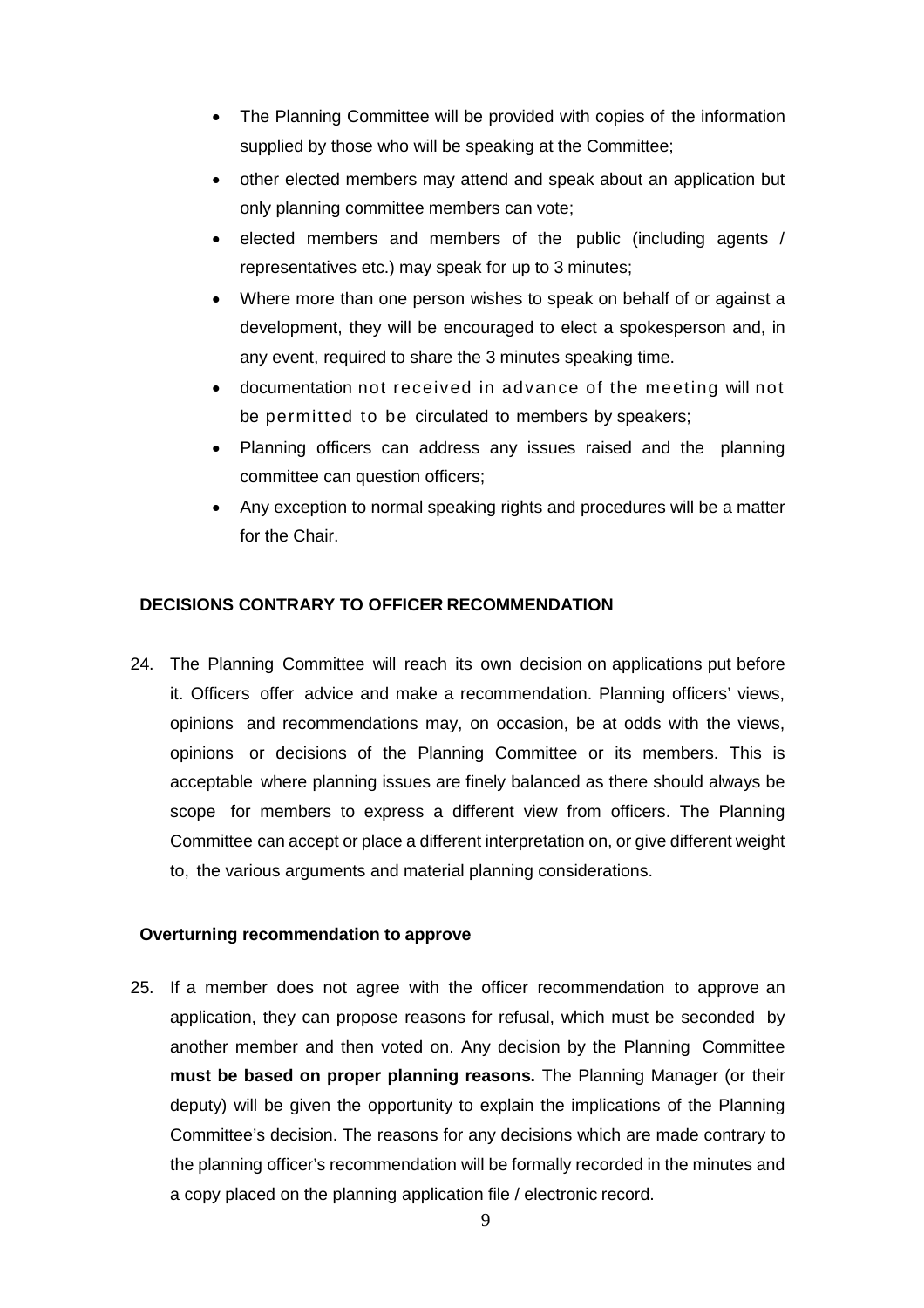- 26. As the refusal of a planning application that officers have recommended for approval may be overturned on appeal (to the Planning Appeals Commission), with the potential for costs awarded against MUDC, the Chair will seek the views of officers (including the council's solicitor) before going to the vote in terms of reasons for refusal that are contrary to officer recommendation. Officers will summarise what are considered to be the main reasons for refusal referred to by members during the debate and advise on what would be reasonable and what would not be reasonable reasons for refusal. Where appropriate the Planning Manager may also comment on whether a refusal on the proposed grounds is defendable, particularly at planning appeal.
- 27. The Planning Manager, in liaison with the Council Solicitor, will present the Committee's decision at planning appeal or in the courts or in any other forum.

#### **Overturning recommendation to refuse**

- 28. MUDC Planning Committee may decide to approve an application against the officer's recommendation to refuse, aware that while there is no right of third party appeal, there is the possibility that the decision could be subject to judicial review. However, before making such a decision, the advice of the Planning Manager should be sought. Where an approval is granted contrary to officer advice, the Planning Manager and Council Solicitor will present the Council's decision is defended in the courts or any other forum.
- 29. The minutes should, in so far as is possible, accurately reflect the discussions and decisions taken during the meeting(s) as these could be used as evidence should any complaints be made about how decisions are taken. Members can take their own notes on controversial applications.

#### **DECISIONS CONTRARY TO LOCAL DEVELOPMENT PLAN**

30. In general, planning decisions will be taken in accordance with the local development plan (in so far as it is material to the application) unless material considerations indicate otherwise. If a Planning Committee member proposes, seconds or supports a decision contrary to the local development plan they will have to clearly identify and understand the planning reasons for doing so, and demonstrate how these reasons justify overruling the development plan. The reasons for any decisions which are made contrary to the development plan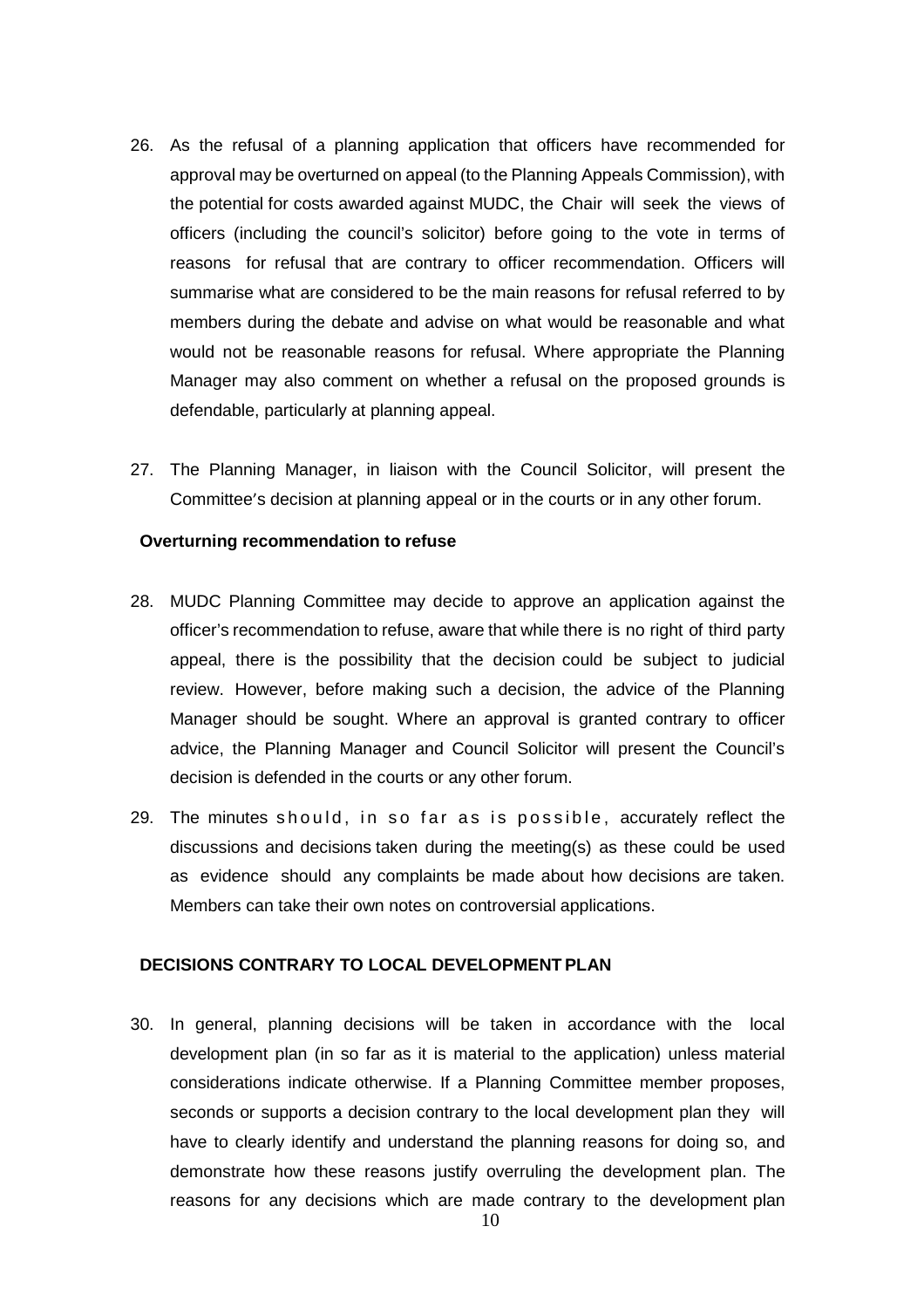will be formally recorded in the minutes and a copy placed on the planning application file / electronic record. Before making such decisions the advice of the Planning Manager shall be sought.

## **DEFERRALS**

- 31. The Planning Committee can decide to defer consideration of an application to the next meeting for further information, further negotiations, or for a site visit. Before deferring an application the advice of the Planning Manager shall be sought and the purpose of the deferral clearly set out. Deferrals will inevitably have an adverse effect on processing times and therefore will be restricted to one deferral only. The Planning Manager may also ask the Committee to defer an application where it has been brought to his attention that there are errors or omissions in the case officer's report or where there is a matter worthy of further consideration.
- 32. Where an office meeting is to be held all councillors' will normally be informed and may make representations on behalf of objectors or applicants. However, where a member of the planning committee chooses to make representations then they will be required to declare a conflict of interest and will not be able to vote on the application at the next planning committee meeting at which the application is to be determined.

### **SITE VISITS**

- 33. On occasions, members of the Planning Committee may need to visit a site to help them make a decision on a planning application (e.g. where the impact or effect of the proposed development is difficult to visualise from the plans or photographs, or the application is particularly contentious). These visits will be undertaken on an exceptional basis where appropriate. Where required, they may be identified by officers in consultation with the Chair or they may be asked for by Planning Committee members.
- 34. The Planning Committee clerk will contact the applicant / agent to arrange access to the site. Invitations will then be sent to members of the Planning Committee. Site visits will not be used as an opportunity to lobby Councillors' or to seek to influence the outcome of a proposal prior to the Planning Committee meeting. Members will not carry out their own unaccompanied site visits as there may be issues relating to permission for access to land, or they may not have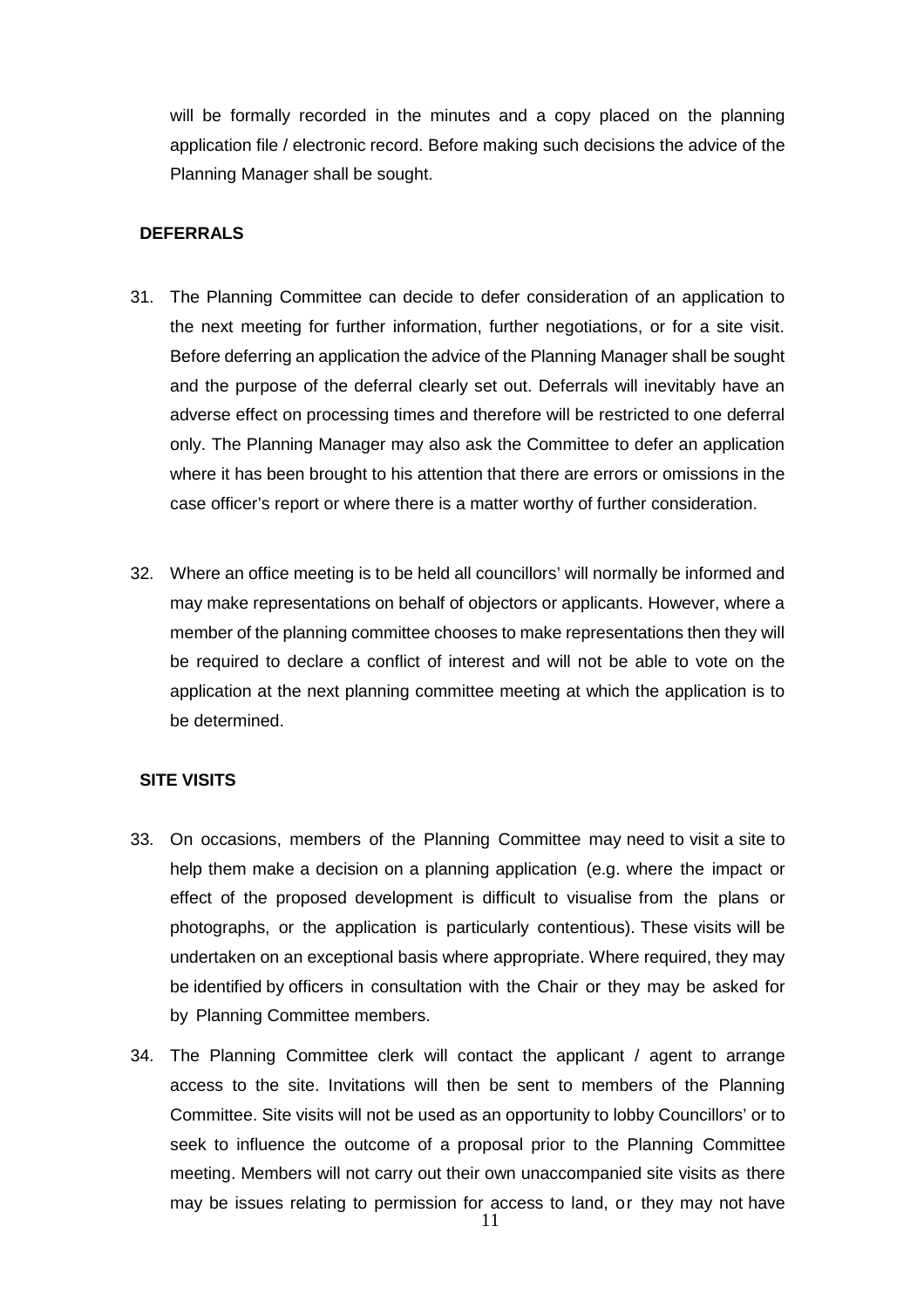the information provided by the planning officer and, in some circumstances (e.g. where a Councillor is seen with applicant or objector) it might lead to allegations of bias. Only Planning Committee members, officers, and local Councillors' should be permitted to attend the site visit. Where possible, the full planning committee should attend site visits, unless there are good reasons (e.g. a member is already very familiar with the site). The clerk to the planning committee will record the date of the visit, attendees and any other relevant information.

35. Planning officers will prepare a written report on the site visit which will then be considered at the next Planning Committee meeting at which the application is to be determined.

## **PRE-DETERMINATION HEARINGS**

36. Regulation 7 of the Planning (Development Management) Regulations (NI) 2015 sets out a mandatory requirement for pre-determination hearings for those major developments which have been subject to notification (i.e. referred to the Department of Environment for call-in consideration, but that have been returned to a council for determination). In such cases MUDC Planning Committee will hold a hearing prior to the application being determined.

In addition, the Planning Committee may also hold pre-determination hearings, at its discretion, when considered necessary, to take on board local community views, as well as those in support of the development.

- 37. In the main MUDC will only hold pre-determination hearings where there is a mandatory requirement as the speaking rights at planning committee are adequate to deal with nearly all cases. An exception may be made for major developments having taken into account:
	- the relevance of the objections in planning terms;
	- the extent to which relevant objections are representative of the community, particularly in the context of pre-application community consultation; and
	- the number of representations against the proposal in relation to where the proposal is and the number of people likely to be affected by the proposal.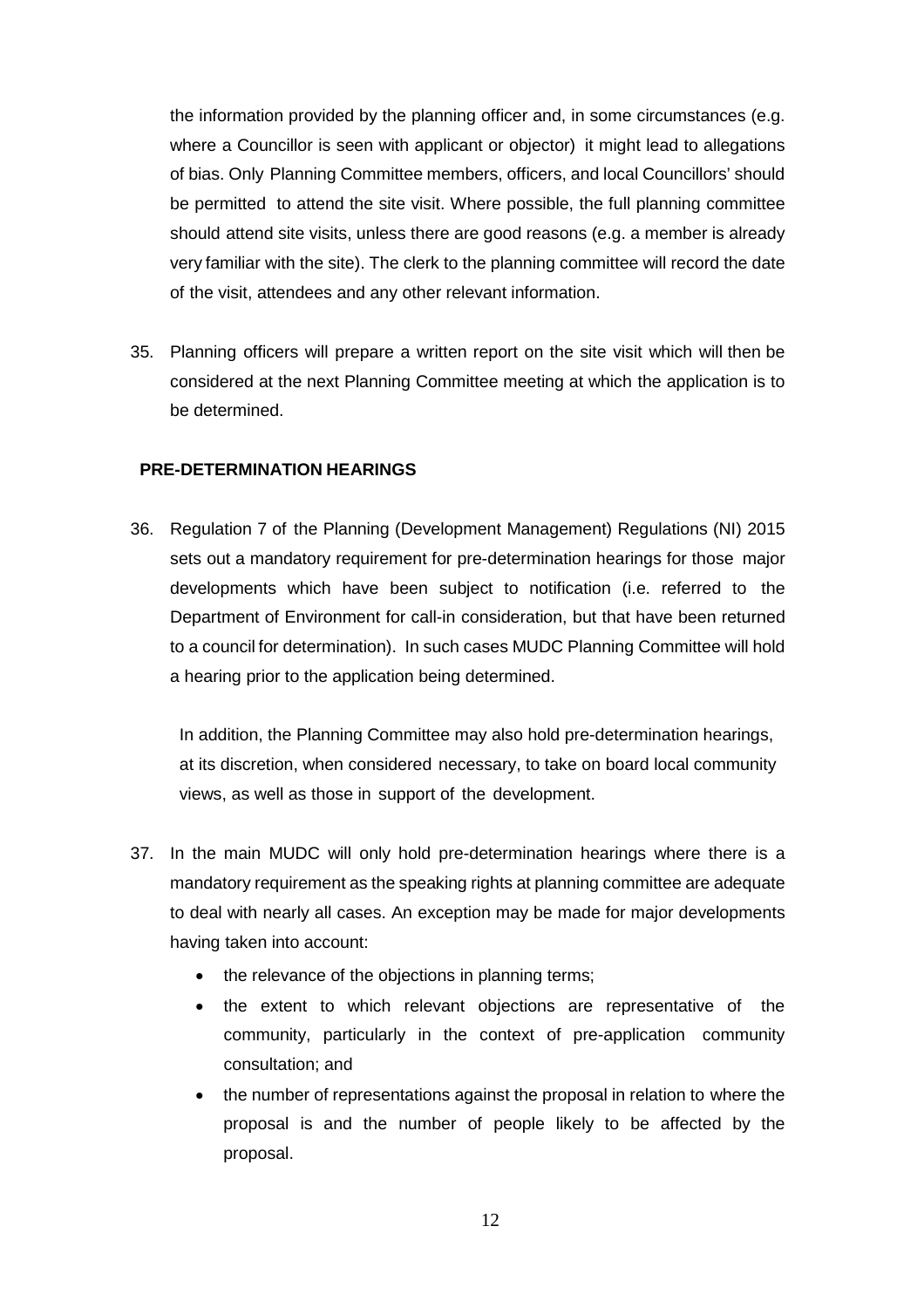38. The hearing will take place after the expiry of the period for making representations on the application but before the council decides the application. The Planning Committee will decide whether to have a hearing on the same day as the related planning application is determined by the Planning Committee or to hold a separate hearing.

In holding a hearing the Planning Committee procedures will be the same as for the normal planning committee meetings (e.g. number of individuals to speak on either side, time available to speakers etc.). The planning officer will produce a report detailing the processing of the application to date and the planning issues to be considered. If the hearing is to be held on the same day as the application is to be determined, the report to members will also contain a recommendation.

## **TRAINING**

39. Councillors' sitting on planning committees are required to attend relevant training on planning matters before they can sit on the Planning Committee.

## **LEGAL ADVISER**

40. The MUDC Planning Committee has access to its own in-house legal advice on planning matters.